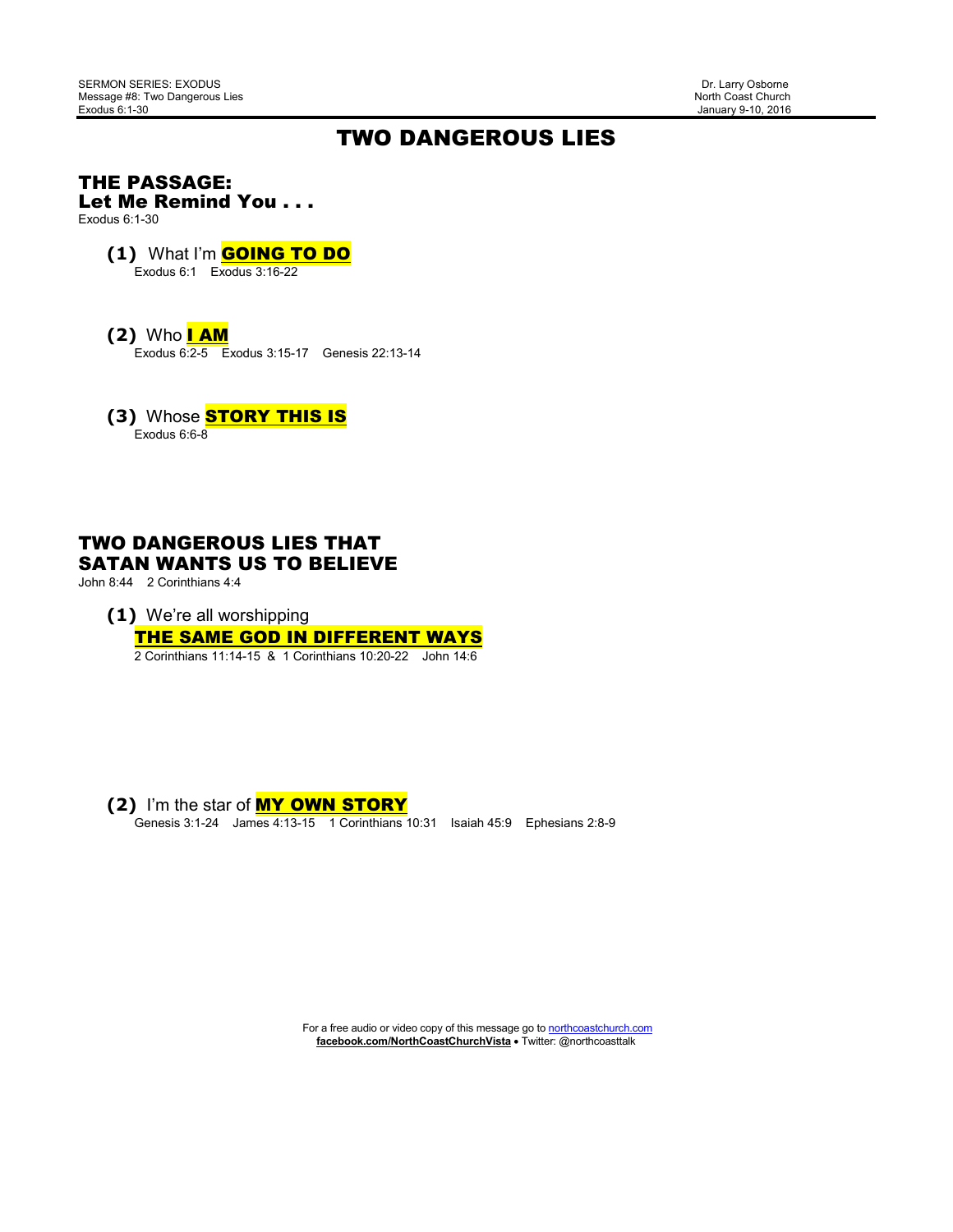**1.** Isaiah 40 is one of the best chapters in the Bible for gaining a perspective on who God is because the passage compares him and his power to things we can understand. Take some time to read through Isaiah 40:1-31, and jot down all it says about who God is and how big and powerful he is.

How could a greater understanding of God's absolute power help you to trust him and his perfect timing more?

**2.** In the story of Job, God gives Satan permission to take away Job's wealth, his ten children and finally his health (Job 1-2). Job found himself in an extremely difficult situation where he was trying to make sense of who God is and what he was up to. Read the following verses and jot down Job's responses and how they can help us develop a more realistic and appropriate response to difficult (and seemingly unfair) circumstances we may face in our own life.

## **Job 1:18-22**

**<sup>18</sup>**While he was still speaking, yet another messenger came and said, "Your sons and daughters were feasting and drinking wine at the oldest brother's house, **<sup>19</sup>**when suddenly a mighty wind swept in from the desert and struck the four corners of the house. It collapsed on them and they are dead, and I am the only one who has escaped to tell you!"

**<sup>20</sup>**At this, Job got up and tore his robe and shaved his head. Then he fell to the ground in worship **<sup>21</sup>**and said:

"Naked I came from my mother's womb,

and naked I will depart.

The LORD gave and the LORD has taken away;

may the name of the LORD be praised."

<sup>22</sup> In all this, Job did not sin by charging God with wrongdoing. [NIV]

## **Job 2:7-10**

**<sup>7</sup>**So Satan went out from the presence of the LORD and afflicted Job with painful sores from the soles of his feet to the crown of his head. **<sup>8</sup>**Then Job took a piece of broken pottery and scraped himself with it as he sat among the ashes.

**<sup>9</sup>**His wife said to him, "Are you still maintaining your integrity? Curse God and die!"

**<sup>10</sup>**He replied, "You are talking like a foolish woman. Shall we accept good from God, and not trouble?"

In all this, Job did not sin in what he said. [NIV]

## **Job 27:2-7**

**<sup>2</sup>**"As surely as God lives, who has denied me justice, the Almighty, who has made my life bitter,

**<sup>3</sup>**as long as I have life within me,

the breath of God in my nostrils,

- **<sup>4</sup>**my lips will not say anything wicked, and my tongue will not utter lies.
- **<sup>5</sup>**I will never admit you are in the right;